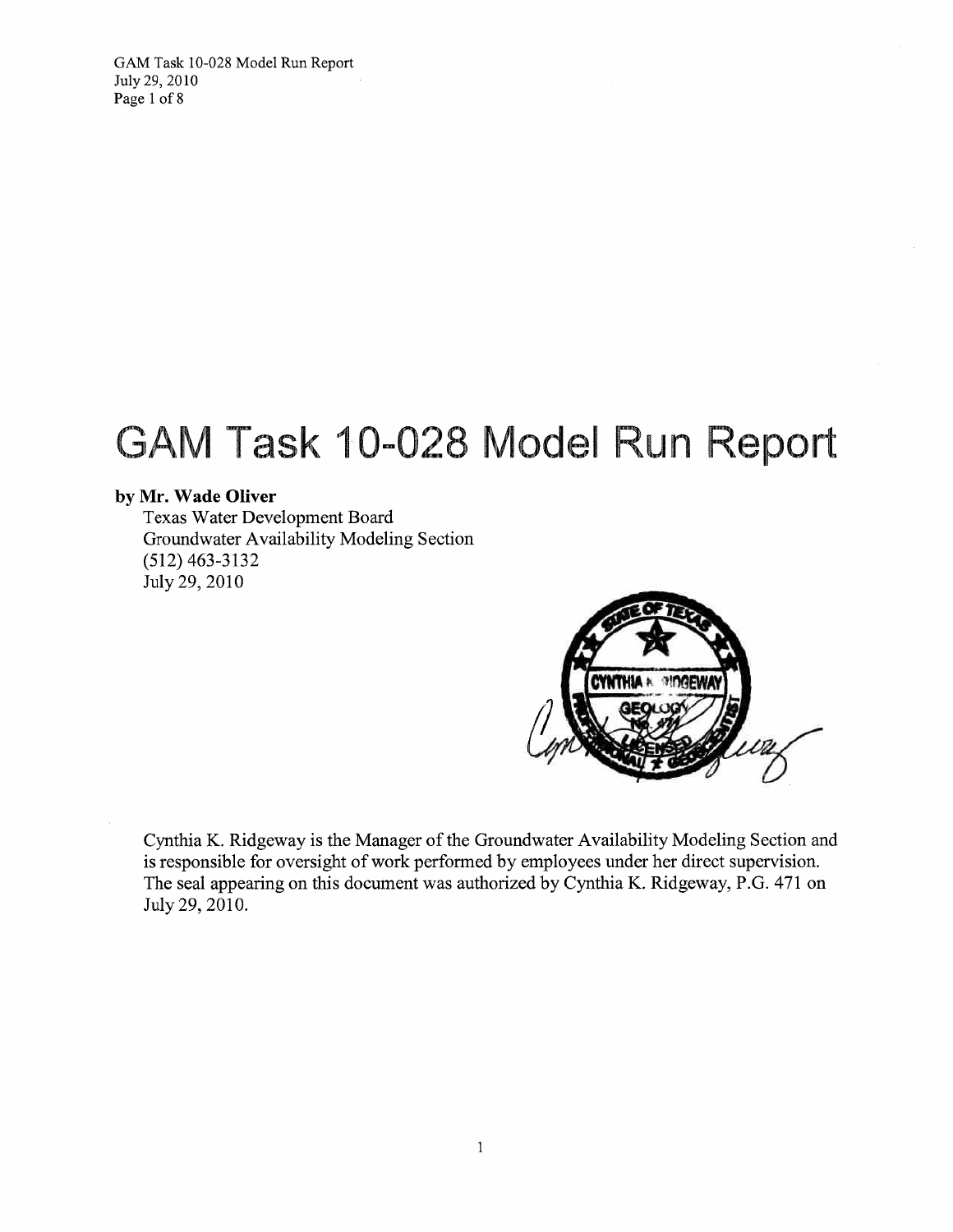## **EXECUTIVE SUMMARY:**

This report describes the methods and results for a series of five 50-year predictive simulations using the groundwater availability model for the Igneous Aquifer and the Wild Horse Flat, Michigan Flat, Ryan Flat, and Lobo Flat portions of the West Texas Bolsons Aquifer. These simulations are based on the simulation presented in Groundwater Availability Modeling Task 10-026, but achieve between 20 and 25 feet of drawdown in the portion of the Igneous Aquifer in Jeff Davis County Underground Water Conservation District.

In the first two simulations, pumping outside Jeff Davis County Underground Water Conservation District was left at the level from the 2007 State Water Plan. Results indicate that 4,500 to 6,000 acre-feet of pumping per year is necessary to achieve 20 to 25 feet of drawdown in the district.

In the second two simulations, pumping was reduced to 4,000 acre-feet per year in Presidio County Underground Water Conservation District and Brewster County Groundwater Conservation District. This decrease in pumping outside Jeff Davis County Underground Water Conservation District increases the range of pumping necessary to achieve 20 to 25 feet of drawdown to 4,650 to 6,150 acre-feet per year. In each of the simulations, the increase in pumping in the Igneous Aquifer in Jeff Davis County Underground Water Conservation District results in no more than a 2-foot increase in average drawdown in areas outside the district relative to Groundwater Availability Modeling Task 10-026.

The fifth simulation represents pumping in the Igneous Aquifer that is between the levels of pumping described above. For Jeff Davis County Underground Water Conservation District, pumping 5,200 acre-feet per year results in an average drawdown of 22 feet. For Presidio County Underground Water Conservation District, 5,800 acre-feet per year of pumping results in 18 feet of drawdown. For Brewster County Groundwater Conservation District, pumping 4,500 acre-feet per year results in an average drawdown of 24 feet.

## **PURPOSE AND DESCRIPTION OF MODEL RUN:**

The model runs contained in this report were performed using the groundwater availability model for the Igneous Aquifer and the Wild Horse Flat, Michigan Flat, Ryan Flat, and Lobo Flat portions of the West Texas Bolsons Aquifer. The five model simulations presented here were run in order to determine the pumping required to achieve between 20 and 25 feet of drawdown in the portion of the Igneous Aquifer in Jeff Davis County Underground Water Conservation District over a 50-year predictive simulation.

## **METHODS:**

In order to determine the pumping required to achieve between 20 and 25 feet of drawdown in the portion of the Igneous Aquifer in Jeff Davis County Underground Water Conservation District we used the groundwater availability model for the Igneous and parts of the West Texas Bolsons aquifers. It should be noted that the parts of the West Texas Bolsons Aquifer in the groundwater availability model (Wild Horse Flat, Michigan Flat, Ryan Flat and Lobo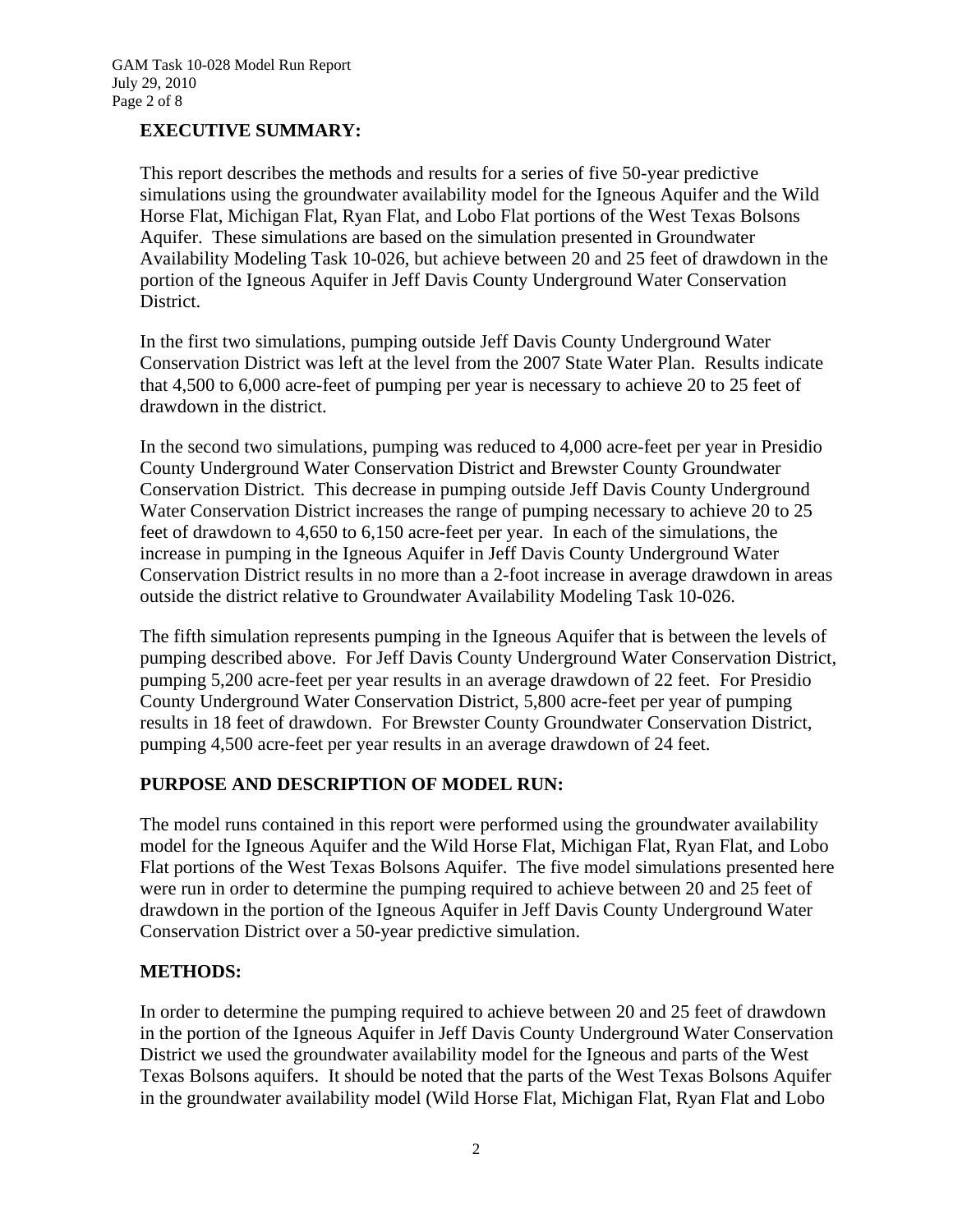Flat) are referred to in the model report (Beach and others, 2004) collectively as the Salt Basin Bolson Aquifer.

# **PARAMETERS AND ASSUMPTIONS:**

The parameters and assumptions for the model run using the groundwater availability model for the Igneous Aquifer and Wild Horse Flat, Michigan Flat, Ryan Flat and Lobo Flat portions of the West Texas Bolsons Aquifer are described below:

- We used Version 1.01 of the groundwater availability model for the Igneous and parts of the West Texas Bolsons aquifers. See Beach and others (2004) for assumptions and limitations of the model.
- We used Processing MODFLOW for Windows (PMWin) version 5.3 as the interface to process model output (Chiang and Kinzelbach, 2001).
- The model includes three layers representing the Wild Horse Flat, Michigan Flat, Ryan Flat and Lobo Flat portions of the West Texas Bolsons Aquifer (Layer 1), the Igneous Aquifer (Layer 2), and the underlying Cretaceous and Permian units (Layer 3). Also note that some areas of Layer 2 in the model, outside the boundary of the Igneous Aquifer, are active in order to allow flow between the West Texas Bolsons Aquifer of Layer 1 and the underlying Permian units of Layer 3.
- The Igneous Aquifer boundary used in the groundwater availability model run was the boundary around which the model was developed. This boundary is a both a generalized (or smoothed) and slightly smaller version of the official boundary of the Igneous Aquifer according to the 2007 State Water Plan. A comparison of these two boundaries, as well as the boundary for the Wild Horse Flat, Michigan Flat, Ryan Flat, and Lobo Flat portions of the West Texas Bolsons Aquifer, is shown in Figure 1.
- The mean absolute error (a measure of the difference between simulated and measured water levels during model calibration) of the entire model for the period of 1990 to 2000 is 64 feet, or four percent of the range of measured water levels (Beach and others, 2004).
- The head closure criterion (HCLOSE) in the Strongly Implicit Procedure package was changed from 0.001 ft to 0.005 feet as described in the previously completed Groundwater Availability Model Run 09-025 (Oliver, 2009). This change did not result in any high (greater than 1 percent) water budget imbalances that would indicate a problem with the model run.
- Cells were assigned to individual groundwater conservation districts as shown in the November 18, 2008 version of the model grid file for the Igneous and parts of the West Texas Bolsons aquifers.
- The simulation was set up using average recharge as described in Beach and others (2004).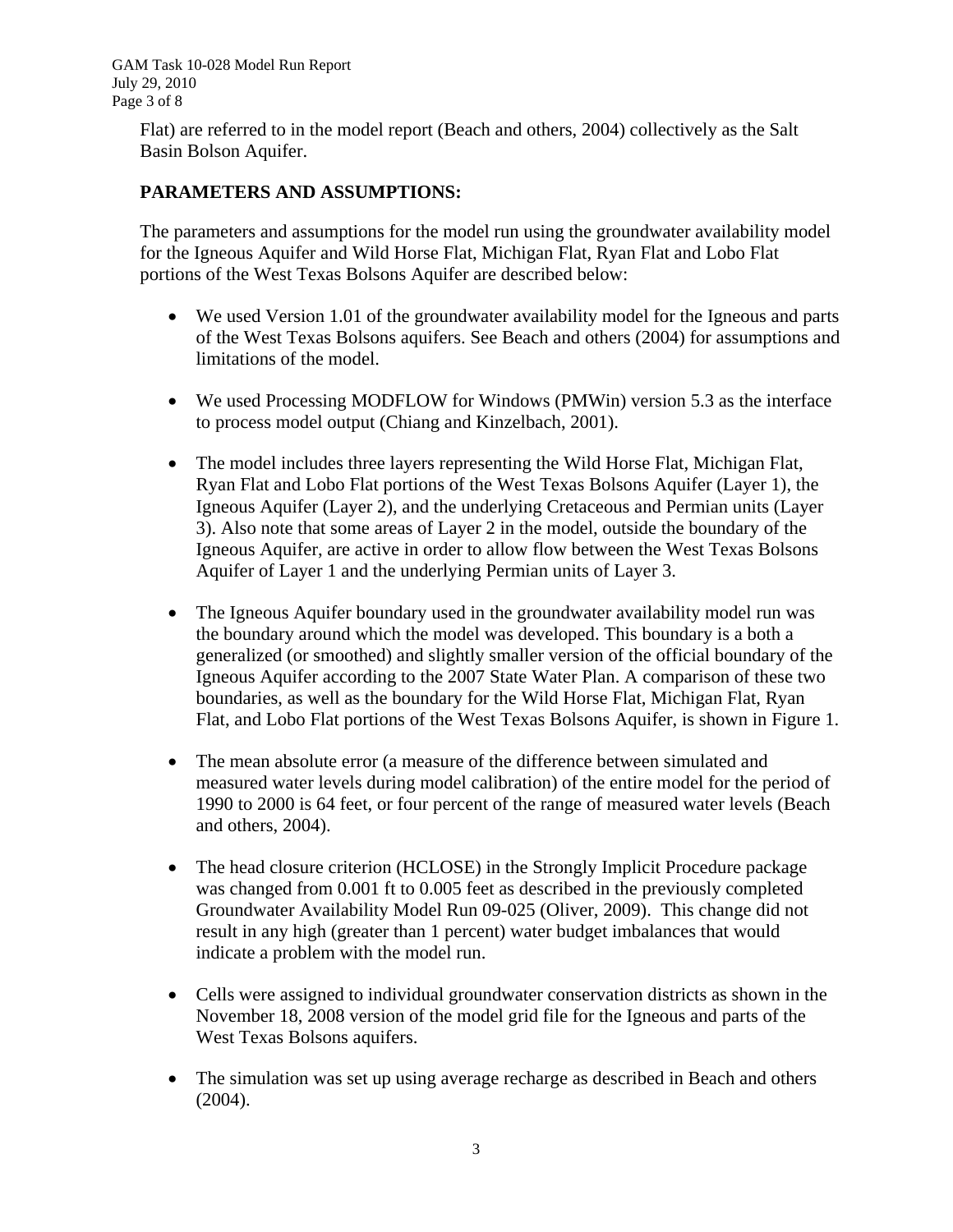#### **Pumping**

In the previously completed Groundwater Availability Modeling Task 10-026 (Oliver, 2010), the pumping in the model run for each aquifer in each groundwater conservation district was specified to the values in the 2007 State Water Plan (TWDB, 2007). The runs presented in this report are based on Oliver (2010), but achieve between 20 and 25 feet of drawdown over a 50-year predictive simulation in the portion of the Igneous Aquifer in Jeff Davis County Underground Water Conservation District. This drawdown range was selected because it was discussed as a potential desired future condition by the district at the Groundwater Management Area 4 meeting on July 23<sup>rd</sup>, 2010 in Van Horn, Texas.

The pumping in scenarios 1 and 2 was determined iteratively to achieve 20 and 25 feet of drawdown, respectively, in the portion of the Igneous Aquifer in Jeff Davis County Underground Water Conservation District. Pumping in other districts and aquifers was set to the levels in the 2007 State Water Plan. All adjustments to pumping were made using the same assumptions and methods described in Oliver (2010).

At the same Groundwater Management Area 4 meeting, representatives of Presidio County Underground Water Conservation District and Brewster County Groundwater Conservation District expressed a willingness to accept pumping as low as 4,000 acre-feet per year from the Igneous Aquifer since changes in pumping in Jeff Davis County Underground Water Conservation District can potentially affect water levels in neighboring areas. In scenarios 3 and 4, pumping in Jeff Davis County Underground Water Conservation District was again determined iteratively to achieve 20 and 25 feet of drawdown, respectively. However, pumping in Presidio County Underground Water Conservation District and Brewster County Groundwater Conservation District was reduced to 4,000 acre-feet per year. Pumping in other areas was kept at the levels in the 2007 State Water Plan.

For Scenario 5, pumping in the portion of the Igneous Aquifer in each of the districts adjusted above was set to a level between the minimum and maximum pumping from the previous four scenarios.

## **RESULTS:**

Table 1 below shows the results of the five scenarios described above. The results include the pumping input to the groundwater availability model for each year of the predictive simulation, the pumping output from the model during the last year of the simulation, and the average drawdown in each groundwater conservation district and aquifer over the period of the simulation. For comparison, the results of Groundwater Availability Modeling Task 10- 026, representing pumping from the 2007 State Water Plan, are also shown (Oliver, 2010; TWDB, 2007).

For Scenario 1, 4,500 acre-feet of pumping was required to achieve 20 feet of drawdown in the portion of the Igneous Aquifer in Jeff Davis County Underground Water Conservation District with state water plan pumping elsewhere. The impact of this increase in pumping to other areas is a 1-foot increase in drawdown in the Igneous Aquifer in both Culberson County and Presidio County groundwater conservation districts compared to Oliver (2010).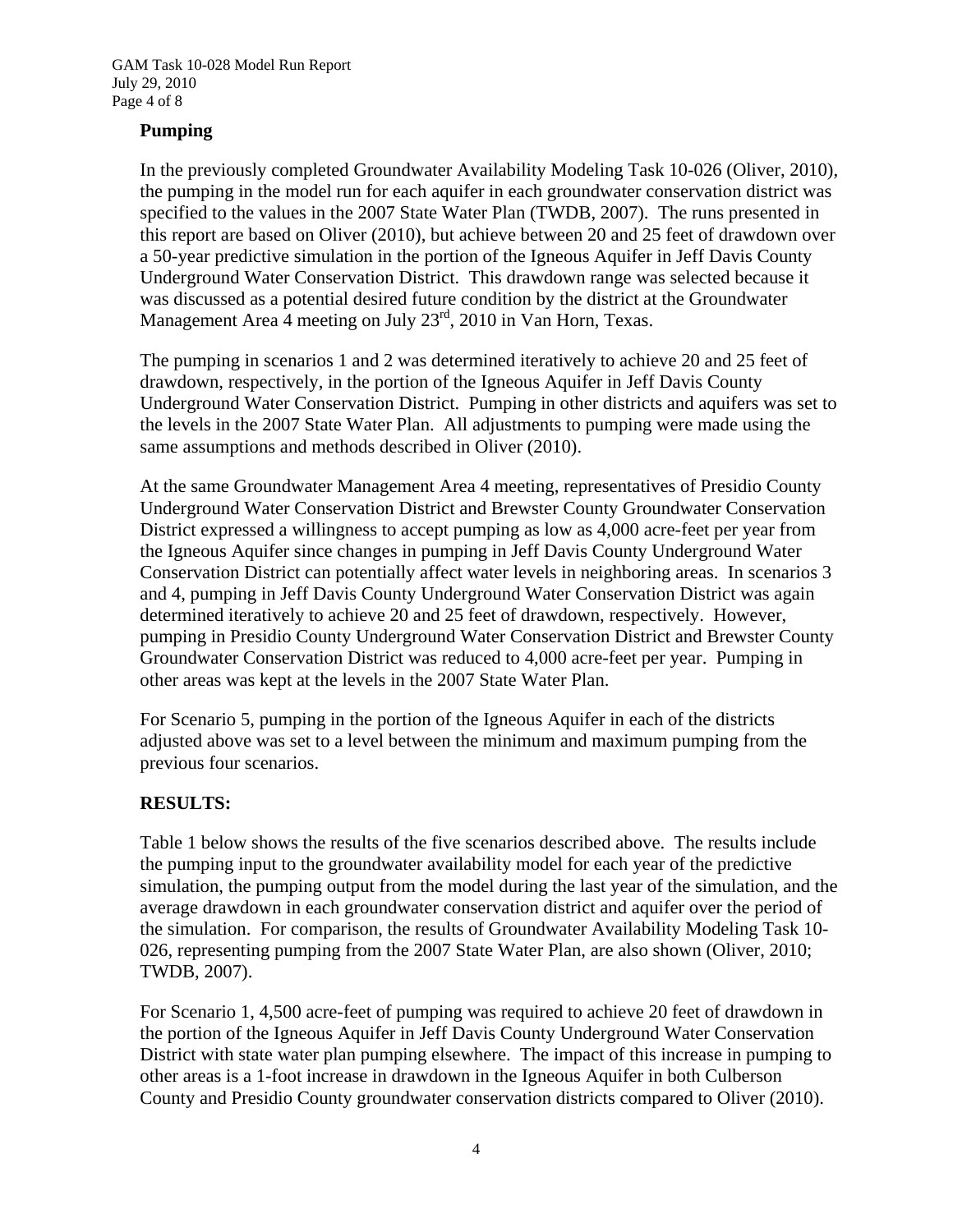For Scenario 2, 6,000 acre-feet of pumping was required to achieve 25 feet of drawdown in the portion of the Igneous Aquifer in Jeff Davis County Underground Water Conservation District with state water plan pumping elsewhere. The only impact of this increase in pumping to other areas over Scenario 1 is another 1-foot increase in drawdown in the portion of the Igneous Aquifer in Culberson County Groundwater Conservation District.

In scenarios 3 and 4, pumping in the Igneous Aquifer was lowered to 4,000 acre-feet per year in Presidio County Underground Water Conservation District and Brewster County Groundwater Conservation District as described above. Just as in scenarios 1 and 2, pumping in the Igneous Aquifer in Jeff Davis County Underground Water Conservation District was then adjusted in scenarios 3 and 4 to achieve 20 and 25 feet of drawdown, respectively. The pumping required to achieve these drawdowns was 4,650 acre-feet per year for Scenario 3 and 6,150 acre-feet per year for Scenario 4. Each of these represents an increase of 150 acre-feet per year relative to the corresponding scenarios 1 and 2.

In Scenario 5, pumping was set to 5,200 acre-feet per year (between 4,500 and 6,150) for the portion of the Igneous Aquifer in Jeff Davis County Underground Water Conservation District. This achieved 22 feet of drawdown.

Outside of the Igneous Aquifer in the districts with reduced pumping, average drawdown for scenarios 3 and 4 is the same as shown in scenarios 1 and 2. In Presidio County Underground Water Conservation District, the reduction in pumping from 6,500 acre-feet per year to 4,000 acre feet per year results in a decrease in drawdown from 20 feet to 14 feet for both scenarios 3 and 4. In Scenario 5, pumping set to 5,800 acre-feet per year resulted in an average drawdown of 18 feet in the district.

In Brewster County Groundwater Conservation District, the reduction in pumping from 5,000 acre-feet per year to 4,000 acre-feet per year results in a decrease in drawdown from 28 feet to 20 feet for both scenarios. In Scenario 5 for the district, pumping set to 4,500 acrefeet per year resulted in an average drawdown of 24 feet.

The pumping output from the model in each district at the end of each of the 50-year simulations is also shown. Note that these are generally less than the pumping input to the model. This is due to cells becoming inactive (or "dry"). When the water level in a cell drops below the base of the cell, the cell becomes inactive and pumping can no longer occur.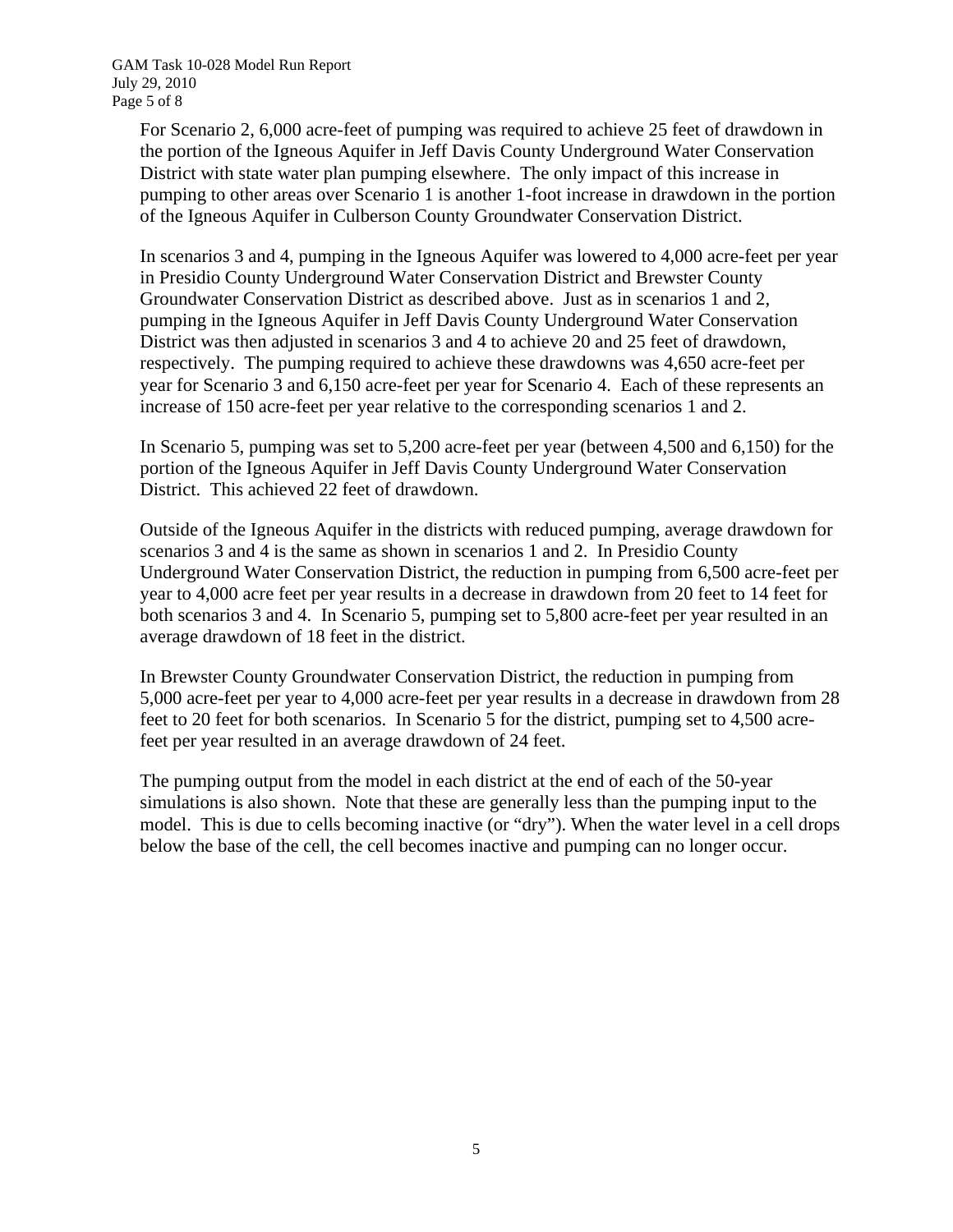#### **REFERENCES AND ASSOCIATED MODEL RUNS:**

- Beach, J.A., Ashworth, J.B., Finch, Jr., S.T., Chastain-Howley, A., Calhoun, K., Urbanczyk, K.M., Sharp, J.M., and Olson, J., 2004, Groundwater availability model for the Igneous and parts of the West Texas Bolsons (Wild Horse Flat, Michigan Flat, Ryan Flat and Lobo Flat) aquifers: contract report to the Texas Water Development Board, 208 p.
- Chiang, W., and Kinzelbach, W., 2001, Groundwater Modeling with PMWIN, 346 p.
- Oliver, W., 2009, GAM run 09-025: Texas Water Development Board, GAM Run 09-025 Report, 26 p.
- Oliver, W., 2010, GAM Task 10-026: Texas Water Development Board, GAM Task 10-026 Model Run Report, 7 p.
- Texas Water Development Board, 2007, Water for Texas 2007—Volumes I-III; Texas Water Development Board Document No. GP-8-1, 392 p.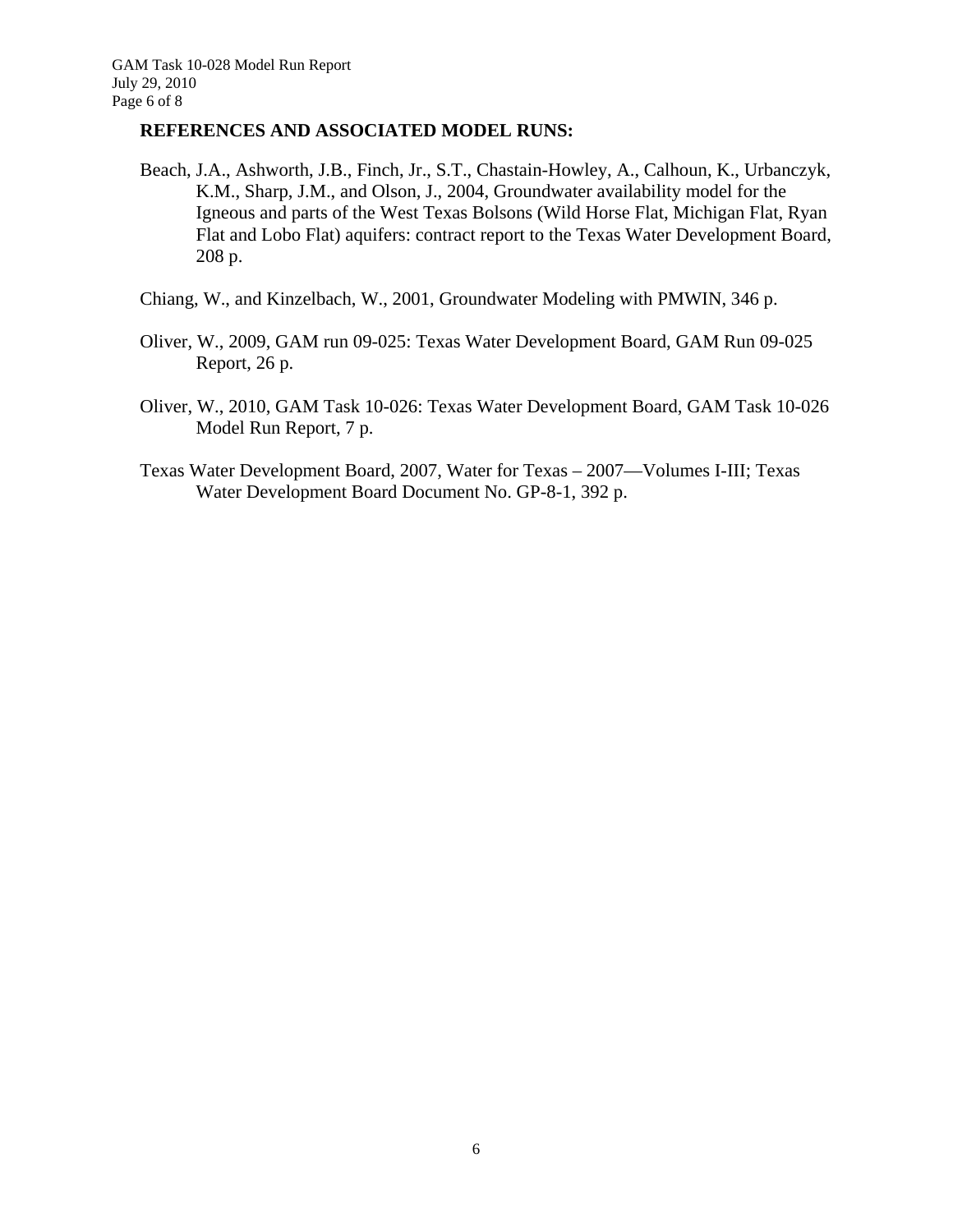#### GAM Task 10-028 Model Run Report July 29, 2010 Page 7 of 8

Table 1. Average drawdown by groundwater conservation district (GCD) associated with pumping from the five scenarios described above. The average drawdown associated with pumping from Groundwater Availability Modeling Task 10-026 is also shown for comparison (Oliver, 2010). Pumping is in acre-feet per year. Drawdown is in feet. UWCD is Underground Water Conservation District.

|                              |                            | Input pumping (acre-feet per year)          |            |            |            |                   |                   |
|------------------------------|----------------------------|---------------------------------------------|------------|------------|------------|-------------------|-------------------|
| <b>Aquifer</b>               | <b>District</b>            | Task 10-026                                 | Scenario 1 | Scenario 2 | Scenario 3 | <b>Scenario 4</b> | <b>Scenario 5</b> |
| West Texas<br><b>Bolsons</b> | Culberson County GCD       | 38,000                                      | 38,000     | 38,000     | 38,000     | 38,000            | 38,000            |
|                              | Jeff Davis County UWCD     | 8,075                                       | 8,075      | 8,075      | 8,075      | 8,075             | 8,075             |
|                              | Presidio County UWCD       | 9,793                                       | 9,793      | 9,793      | 9,793      | 9,793             | 9,793             |
| Igneous                      | Culberson County GCD       | 100                                         | 100        | 100        | 100        | 100               | 100               |
|                              | Jeff Davis County UWCD     | 3,000                                       | 4,500      | 6,000      | 4,650      | 6,150             | 5,200             |
|                              | Presidio County UWCD       | 6,500                                       | 6,500      | 6,500      | 4,000      | 4,000             | 5,800             |
|                              | <b>Brewster County GCD</b> | 5,000                                       | 5,000      | 5,000      | 4,000      | 4,000             | 4,500             |
|                              |                            | Pumping after 50 years (acre-feet per year) |            |            |            |                   |                   |
| West Texas<br>Bolsons        | Culberson County GCD       | 35,504                                      | 35,504     | 35,504     | 35,504     | 35,504            | 35,504            |
|                              | Jeff Davis County UWCD     | 6,202                                       | 6,202      | 6,202      | 6,202      | 6,202             | 6,202             |
|                              | Presidio County UWCD       | 8,382                                       | 8,382      | 8,382      | 8,382      | 8,382             | 8,382             |
| Igneous                      | Culberson County GCD       | 99                                          | 99         | 99         | 99         | 99                | 99                |
|                              | Jeff Davis County UWCD     | 2,969                                       | 4,449      | 5,928      | 4,597      | 6,076             | 5,139             |
|                              | Presidio County UWCD       | 6,030                                       | 6,030      | 6,030      | 3,783      | 3,783             | 5,400             |
|                              | <b>Brewster County GCD</b> | 4,735                                       | 4,735      | 4,735      | 3,823      | 3,823             | 4,281             |
|                              |                            | Average drawdown (feet)                     |            |            |            |                   |                   |
| West Texas<br>Bolsons        | Culberson County GCD       | 78                                          | 78         | 78         | 78         | 78                | 78                |
|                              | Jeff Davis County UWCD     | 72                                          | 72         | 72         | 72         | 72                | 72                |
|                              | Presidio County UWCD       | 72                                          | 72         | 72         | 72         | 72                | 72                |
| Igneous                      | Culberson County GCD       | 65                                          | 66         | 67         | 66         | 67                | 66                |
|                              | Jeff Davis County UWCD     | 15                                          | 20         | 25         | 20         | 25                | 22                |
|                              | Presidio County UWCD       | 19                                          | 20         | 20         | 14         | 14                | 18                |
|                              | <b>Brewster County GCD</b> | 28                                          | 28         | 28         | 20         | 20                | 24                |